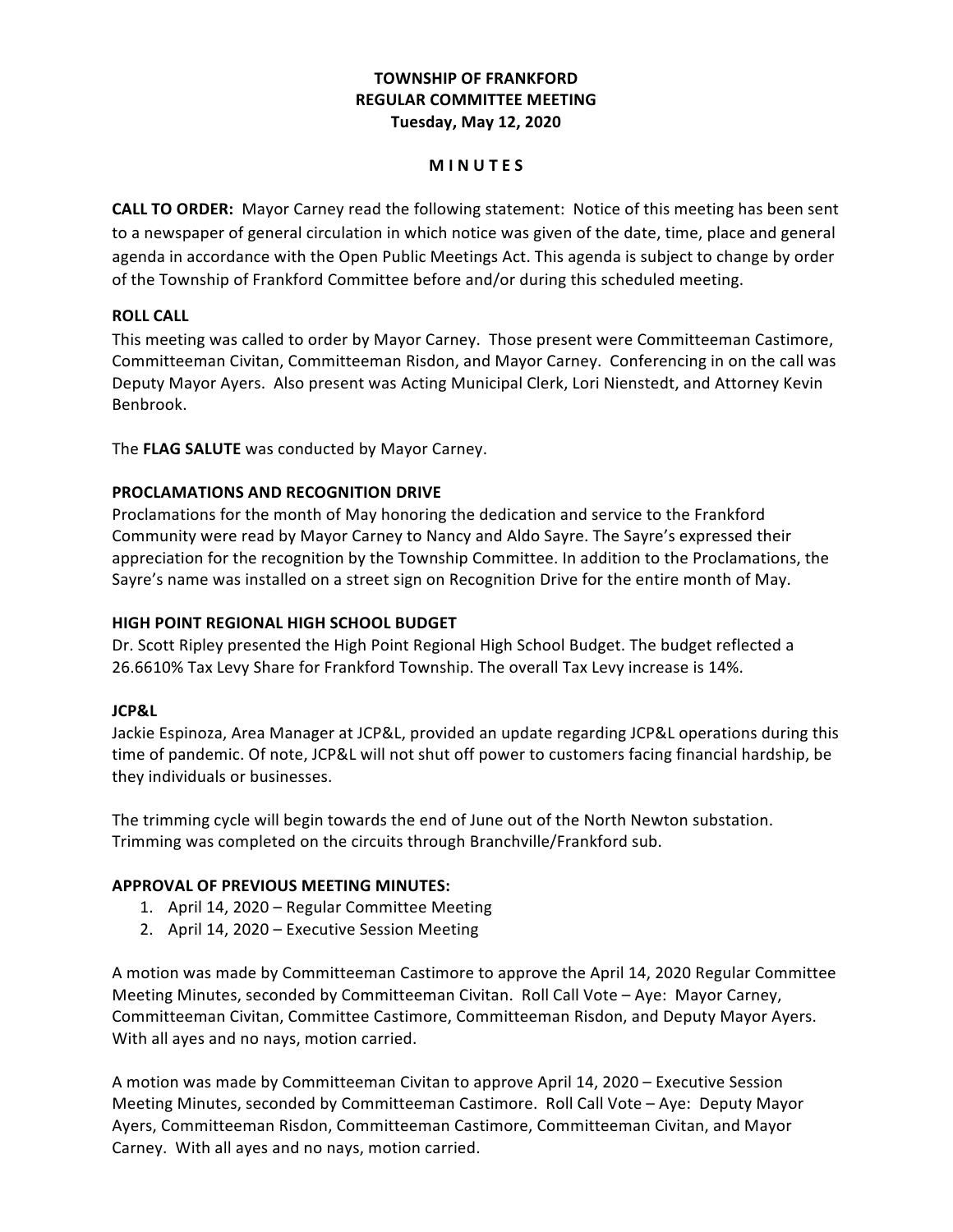## **CONSENT AGENDA:**

- 1. Resolution 2020-037 Authorizing participation in the NJ Agency for Surplus Property Program
- **2.**  Resolution 2020-038 Refunding Tax Sale Certificate 2020-013
- **3.** Resolution 2020-039 Cancelling Improvement Authorizations Completed
- **4.**  Resolution 2020-040 – Estimated Tax Bills
- **5.** Resolution 2020-041 Authorization for Executive Session
- **6.**  NJ State Fireman's Association Application for Membership
- **7.** FINAL PAPERWORK Proposed Improvements to Mattison Reservoir Avenue Section III HPA 19-197

A motion was made by Mayor Carney to approve the Consent Agenda, seconded by Committeeman Castimore. Roll Call Vote - Aye: Committeeman Risdon, Committeeman Civitan, Committeeman Castimore, Mayor Carney, and Deputy Mayor Ayers. With all ayes and no nays, motion carried.

## **FOR PUBLIC HEARING AND ADOPTION:**

## **ORDINANCE 2020-002 – An Ordinance Amending Chapter II of the Code of The Township of Frankford Entitled "Administration"**

A motion was made by Committeeman Castimore to open the Public Hearing, seconded by Committeeman Civitan. All in favor. Motion carried.

With no comment by the public on the Ordinance, Committeeman Castimore made a motion to close from public comment and adopt Ordinance 2020-002, seconded by Committeeman Civitan. Roll Call Vote - Aye: Deputy Mayor Ayers, Committeeman Risdon, Committeeman Castimore, Committeeman Civitan, and Mayor Carney. With all ayes and no nays, motion carried.

 **ORDINANCE 2020-003 – An Ordinance of the Township of Frankford, County of Sussex, State of** New Jersey, Providing for the purchase of a 2020 Medium Duty Single Axle Cab and Chassis with Snow Plow, Switch and Go Detachable Body System, Winter Sub Frame and Stainless Steel V-Box  **Sand/Salt Spreader. The Total Cost of the Equipment is \$174,000.00, appropriating a Sum of**  $$174,000.00$  from a reserve in the Capital Trust for the Reserve for the Purchase of Road **Equipment.**

A motion was made by Committeeman Civitan to open the Public Hearing, seconded by Committeeman Risdon. All in favor. Motion carried.

With no comment by the public on the Ordinance, Committeeman Risdon made a motion to close from public comment and adopt Ordinance 2020-003, seconded by Committeeman Castimore. Roll Call Vote - Aye: Deputy Mayor Ayers, Committeeman Risdon, Committeeman Castimore, Mayor Carney, and Committeeman Civitan. With all ayes and no nays, motion carried.

## **PUBLIC COMMENT**

A motion was made by Committeeman Civitan to open to public comment, seconded by Committeeman Risdon. All in favor. Motion carried.

With no comment by the public, Mayor Carney made a motion to close from public comment, seconded by Committeeman Risdon. Roll Call Vote – Aye: Mayor Carney, Deputy Mayor Ayers,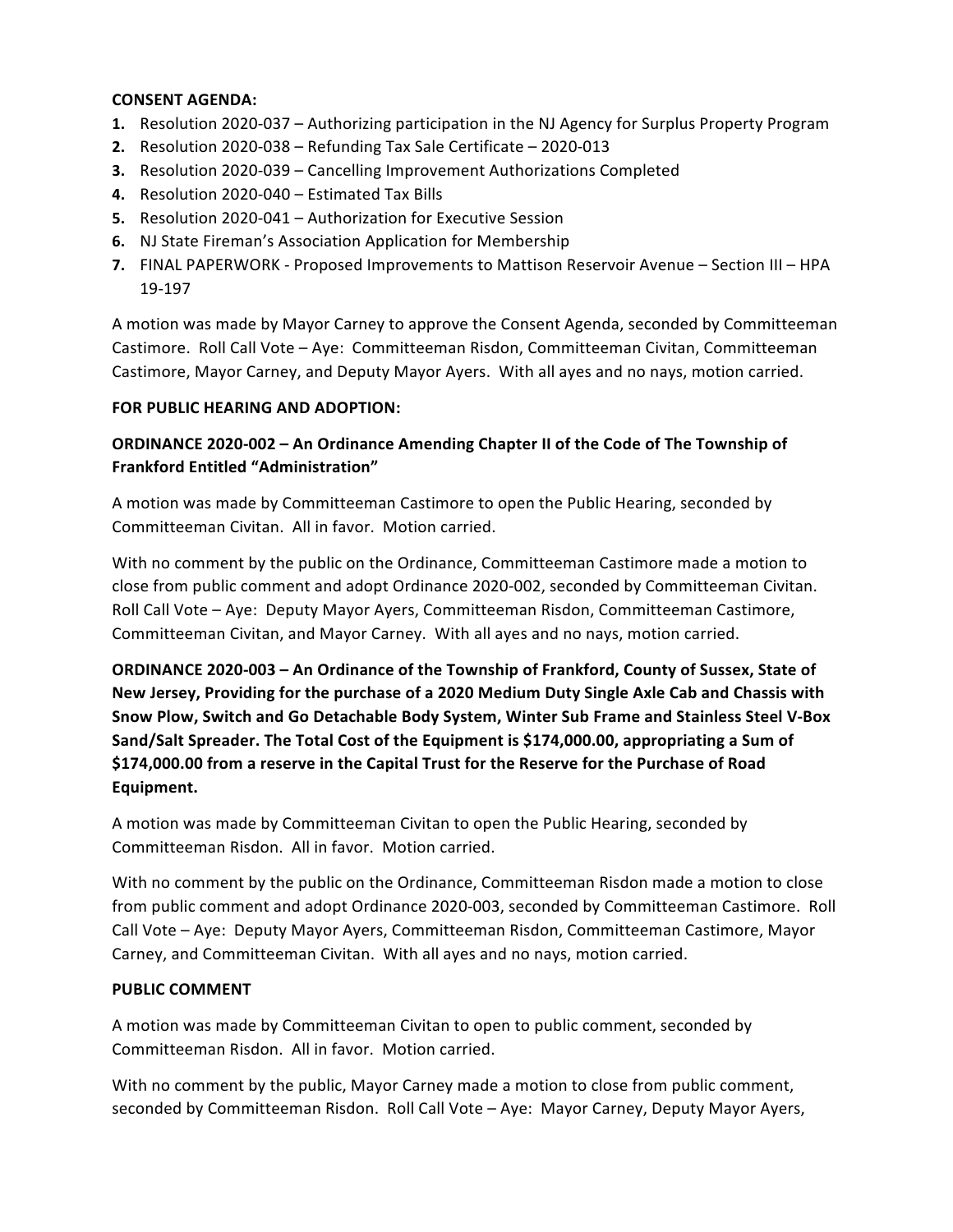Committeeman Castimore, Committeeman Risdon, and Committeeman Civitan. With all ayes and no nays, motion carried.

#### **CORRESPONDENCE:**

1. Mayor Carney read correspondence sent by Marisa Tipton regarding the speeding on Kymer Road. The Mayor suggested that perhaps a stop sign on the road would be helpful in reducing speeding. The Sheriff's office will also be contacted for assistance.

## **OEM Salary Amendment**

A motion to approve an amendment to the salary of the OEM Coordinator was made by Committeeman Civitan, seconded by Committeeman Castimore. Salary to be \$4,500 per year. Roll Call Vote - Aye: Mayor Carney, Deputy Mayor Ayers, Committeeman Castimore, Committeeman Civitan. Nay: Committeeman Risdon. With a majority of ayes, motion carried.

## **DEPARTMENT REPORTS:**

Reports from Animal Control Officer, DPW Supervisor, Tax Collector, and Zoning Officer for April 2020 were reviewed by the Committee.

## **TOWNSHIP CLERK REPORT**

Clerk Nienstedt reported that information on assistance to small business owners were sent out to all Frankford business owners three weeks ago. Responses were received that the information was not only helpful but also aided in acquisition of PPP assistance. Local businesses serving alcohol were sent information regarding extension of license renewals decided by the ABC (Alcoholic Beverage Commission).

 The Primary Election date has been moved to July 7, 2020. The County Board of Elections submitted a letter to the Governor requesting that the election be moved to a 100% mail in ballot election. The reasoning was to limit exposure to the virus for both voters and poll workers. This was not done with the knowledge of the Township.

 May 13, 2020 is the last day to change Party Affiliation.

May 22, 2020 is the date for the Clean Communities Shred Day.

## **TOWNSHIP ATTORNEY REPORT**

 The public hearing on the cable franchise renewal was adjourned by Mr. Benbrook as he felt it was inappropriate to do such a meeting via electronic meeting. Additionally, Mr. Benbrook advised that it would be best to wait until restrictions have been lifted regarding gatherings as this may be an issue the Frankford community would want to be invited to.

 Tax foreclosures are barred at least until the end of May. There are no evictions at this time. 

The DPW union representative confirmed the salary percentage increases - 2.5%, 2.25%, and 2%. This will be codified into the existing agreement.

#### **TOWNSHIP COMMITTEE REPORTS**

Mayor Carney noted the detrimental impact of fundraising events being cancelled at the Fairgrounds. Committeeman Civitan stated that the Fairgrounds will likely announce by the end of the week their decision for holding the NJ State Fair.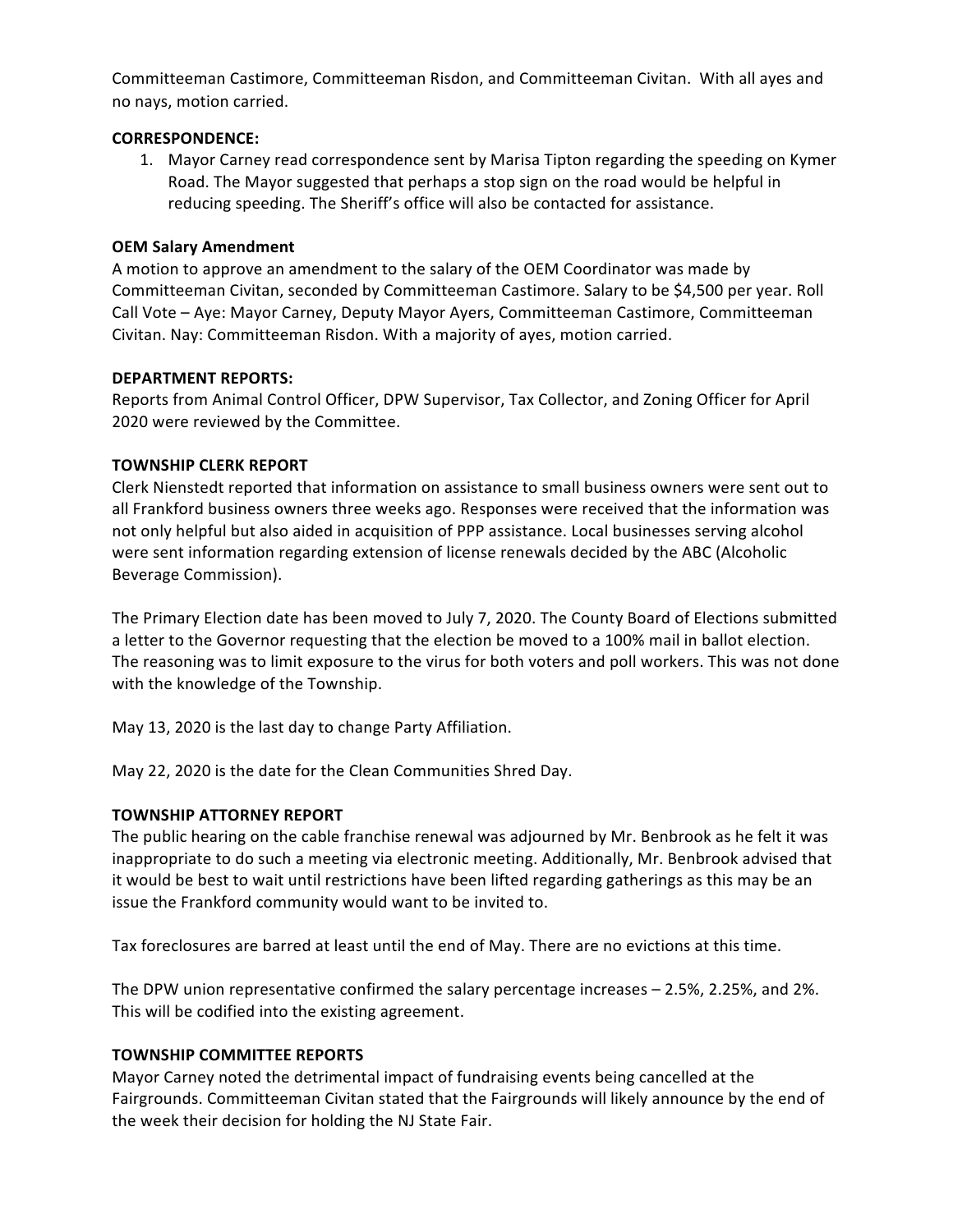Deputy Mayor Ayers discussed the plan for an irrigation system at the park. Mayor Carney said he will talk with John Preste, Park Chair, to procure an estimate for the system. He believes that the most recent estimate that was received was roughly \$125k.

Attorney Benbrook added that this coming June was supposed to be the deadline after which the abandoned junkyard was going to kicked out of bankruptcy court and the Township could proceed with foreclosure. That will be reactivated as soon as the current restrictions are lifted.

Ms. Nienstedt commented that since the Township is not going to proceed in purchasing the new truck, it may behoove the Committee to contract with Art Pierson, snow plow contractor. Mayor Carney feels the Township should use the spare, single axle, truck that DPW already has. Deputy Mayor Ayers said that Mark Yetter should be making the decision as it is part of his job. The Committee, via consensus, decided not to continue with Mr. Pierson's services.

## **UNFINISHED BUSINESS:**

- Mayor Carney discussed the ongoing  $14<sup>th</sup>$  Street drainage issue, highlighting the fact that when it is cold water running off onto East Shore will freeze and can cause accidents. Further discussion will be held on this matter.
- Per Mr. Benbrook's advice to rent the Perry Road unit directly, Committeeman Civitan made a motion to advertise the rental for \$750.00 with a one-year lease, seconded by Committeeman Castimore. Roll Call Vote - Aye: Committeeman Castimore, Committeeman Risdon, Deputy Mayor Ayers, Committeeman Civitan, Mayor Carney. With all ayes and no nays, motion carried. Ms. Nienstedt will advertise in the New Jersey Herald.

#### **NEW BUSINESS:**

- Renaming New Street in Culver Lake New Street, Frankford Township residents have had difficulty receiving letters and packages due to the fact that neighboring Branchville has a "New Road". The Committee will come up with a name that will eliminate this problem by the June 9, 2020 meeting date. Attorney Benbrook will craft an Ordinance, leaving the road name section blank, that can be read at the next meeting.
- Frankford Foodbank The Foodbank at the Frankford School is receiving a great deal of donations for the community.
- • Opening local businesses Ms. Nienstedt composed a draft letter to the Governor and/or Freeholders regarding the re-opening steps for Frankford Township. Mayor Carney stated that he would like to send this out as soon as possible. The Committee, via consensus, approved sending the letter.

Mr. Benbrook discussed the Warren-Sussex-Hunterdon regional approach to re-opening, stating that Freeholders in each county are working together to develop a plan to present to Trenton.

#### **BILLS LIST APPROVAL**

 Motion made by Committeeman Civitan to approve Bills List from April 15, 2020 through May 8, 2020, seconded by Committeeman Castimore. Roll Call Vote - Ayes: Committeeman Castimore, Committeeman Risdon, Deputy Mayor Ayers, Committeeman Civitan, Mayor Carney. With all ayes and no nays, motion carried.

#### **PUBLIC COMMENT**

A motion was made by Committeeman Civitan to open to public comment, seconded by Committeeman Castimore. All in favor. Motion carried.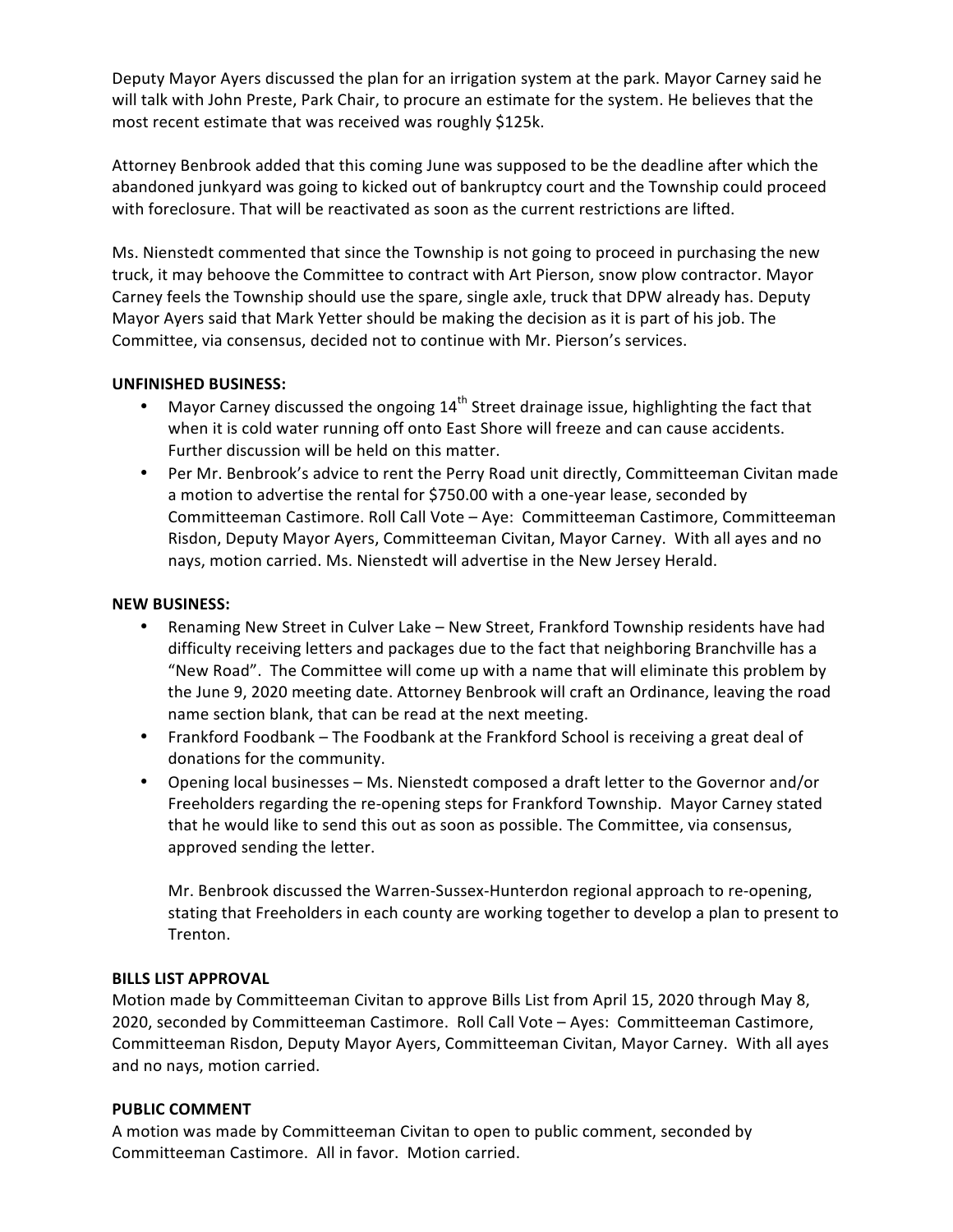Being there was no comment by the public, a motion to close was made by Committeeman Castimore, seconded by Committeeman Civitan. All in favor. Motion carried.

#### **ADJOURNMENT**

A motion was made by Committeeman Risdon to adjourn the public meeting, seconded by Committeeman Castimore. All in favor. Motion carried.

A motion was made by Committeeman Risdon to move into Executive Session, seconded by Committeeman Castimore. All in favor. Motion carried.

Attested:

 Lori Nienstedt, Acting Municipal Clerk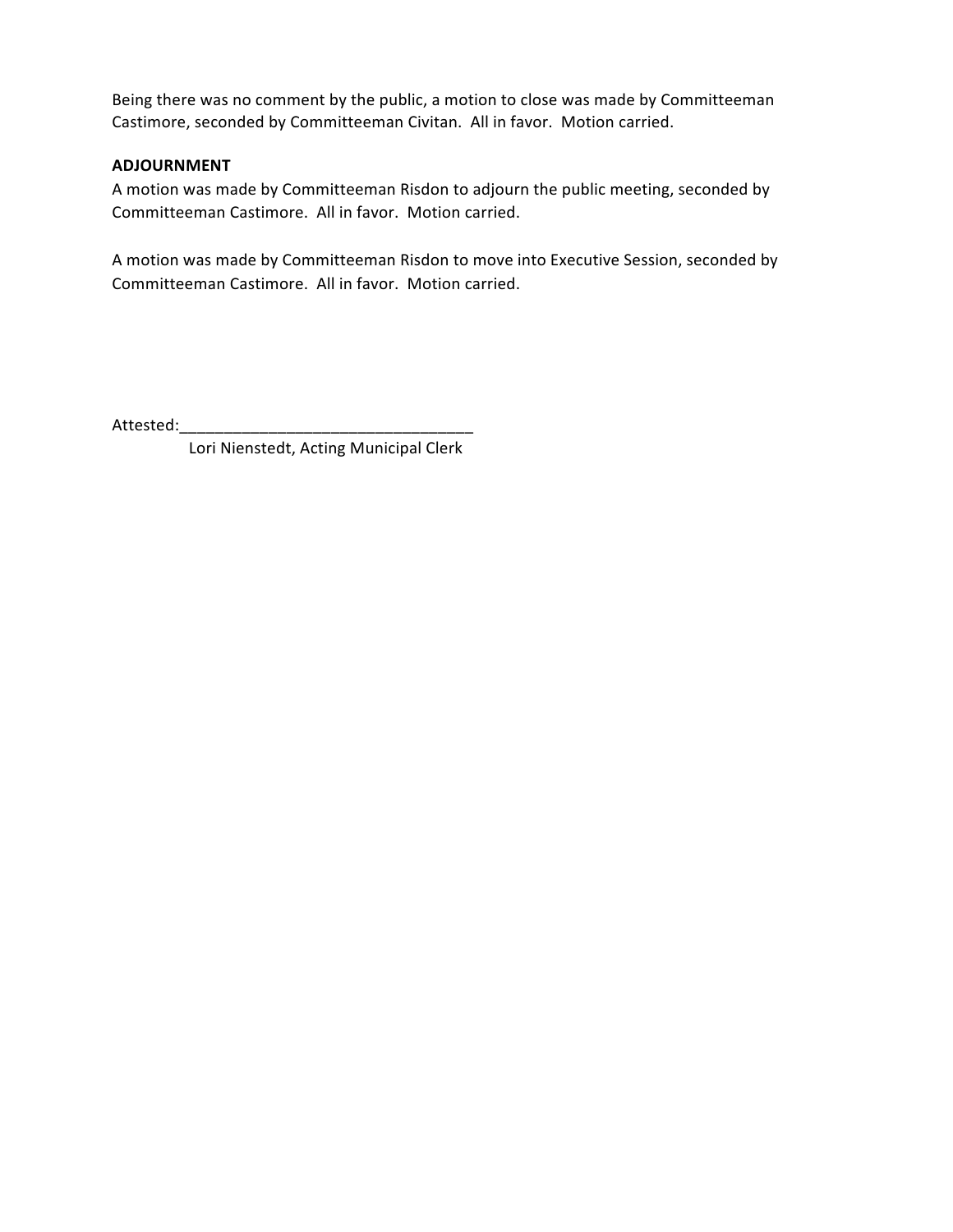## **TOWNSHIP OF FRANKFORD COUNTY OF SUSSEX, STATE OF NEW JERSEY**

#### **RESOLUTION 2020-037**

### **AUTHORIZING PARTICIPATION IN THE NEW JERSEY AGENCY FOR SURPLUS PROPERTY PROGRAM**

 WHEREAS, the Federal Surplus Personal Property Donation Program enables certain nonfederal organizations to obtain personal property that the federal government no longer needs; and

 WHEREAS, the General Services Administration (GSA) Order FSS P 4025.5 provides procedures for the donation of federal surplus personal property, consistent with the provisions of the Federal Property and Administrative Services Act of 1949, 63 Stat. 377 as amended and other applicable laws; and

 WHEREAS, eligibility may be granted to any State Department, Division, Bureau or Agency; any City or Town government; or any other governmental entity or public agency established by or pursuant to State Law; except that eligibility may not be granted to individual subordinate programs or divisions of a governmental entity where the parent entity has established eligibility; and

WHEREAS, an application for eligibility by a public agency shall be approved by a resolution adopted by a majority of the full membership of the governing body of a local unit prior to the transmittal of any such application of any such program.

NOW, THEREFORE, BE IT RESOLVED that the Township Committee of the Township of Frankford, County of Sussex, State of New Jersey does hereby authorize and approve submittal of an application the Federal Surplus Personal Property Donation Program established by the United States General Services Administration.

BE IT FURTHER RESOLVED that the Township Administrator and the Township Clerk are hereby authorized to make application for the enrollment on behalf of the Township of Frankford.

BE IT FURTHER RESOLVED that the Township Administrator is here by authorized to approve the acquisition of any property deemed appropriate under this agreement.

THIS IS TO CERTIFY THAT THE FOREGOING IS A TRUE AND EXACT COPY OF A RESOLUTION ADOPTED BY THE MAYOR AND COUNCIL OF THE TOWNSHIP OF VERONA AT THE REGULAR MEETING HELD ON MAY 12, 2020.

 LORI NIENSTEDT, ADMINISTRATOR ACTING MUNICIPAL CLERK

\_\_\_\_\_\_\_\_\_\_\_\_\_\_\_\_\_\_\_\_\_\_\_\_\_\_\_\_\_\_\_\_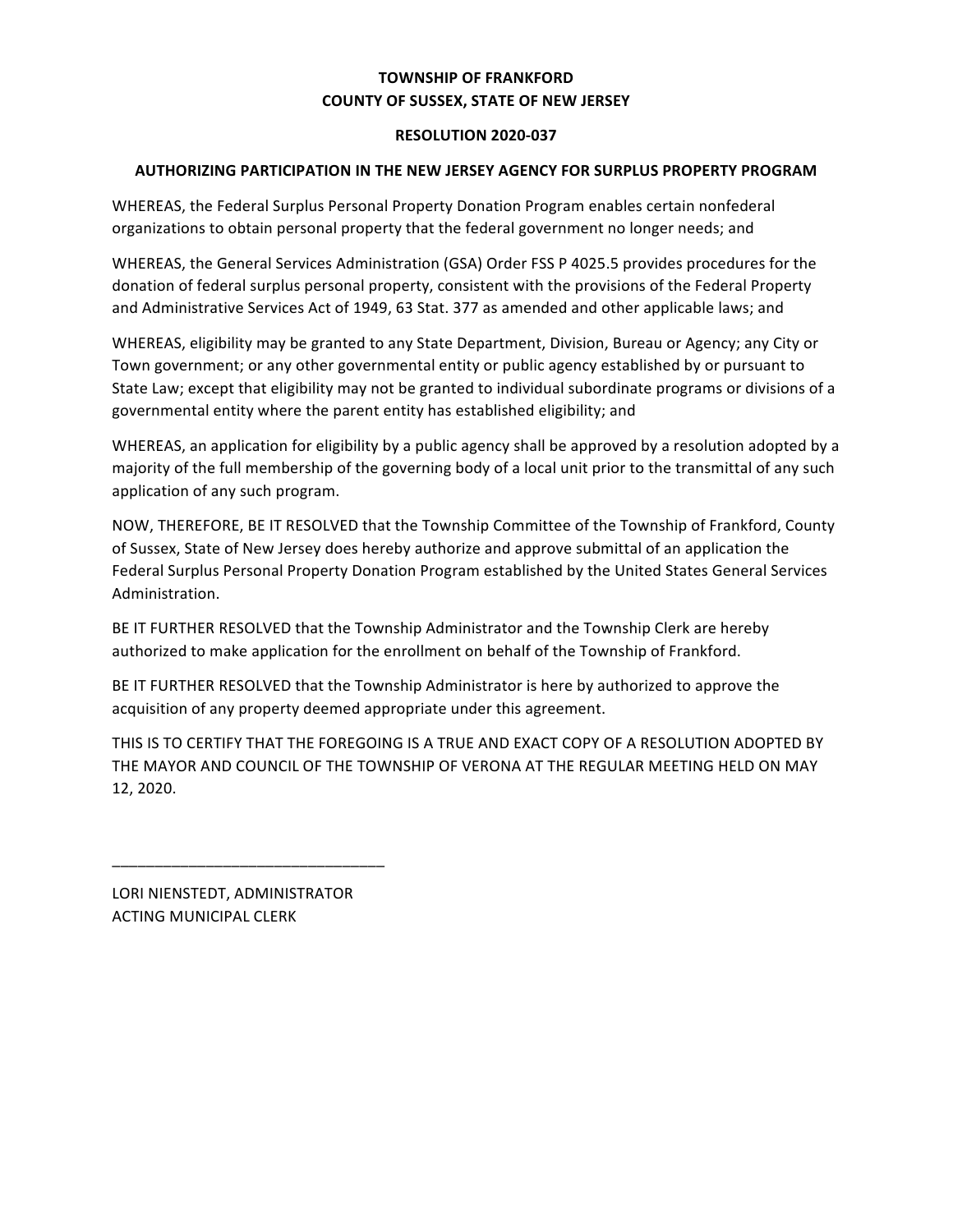# **COUNTY OF SUSSEX, STATE OF NEW JERSEY TOWNSHIP OF FRANKFORD**

# **RESOLUTION 2020-038**

# **REFUNDING TAX SALE CERTIFICATE 2020-013 WHICH WAS REDEEMED**

WHEREAS, the property owned by Robert F Grega, known as block 55.01 lot 17 located at 11 Willowbrook Drive had unpaid 2019 property taxes and was sold at a Tax Sale held on 30 January 2020 by the Frankford Township Tax Collector; and

WHEREAS, Bala Partners, LLC of 17 West Cliff Street in Somerville, NJ 08876 was the successful bidder of the above stated property. The amount of the Tax Sale consisted of unpaid 2019 property taxes, interest, and other costs, and totaled \$1,419.70 and is represented by Tax Sale Certificate 2020-013; and

WHEREAS, Robert F Grega, the supposed owner of the property, paid \$4,288.59 on 20 April 2020 to the Frankford Township Tax Collector to satisfy the outstanding Tax Sale Certificate 2020-013, subsequent taxes, and current taxes:

**NOW, THEREFORE BE IT RESOLVED** by the Mayor and Township Committee of the Township of Frankford on this 12<sup>th</sup> day of May 2020 that the Chief Financial Officer be authorized to draw a check payable to Bala Partners, LLC in the amount of \$9,928.87 which includes the redemption of Tax Sale Certificate 2020-013 of \$2,928.87 and the return of a \$7,000.00 tax sale premium.

BE IT FURTHER RESOLVED that the Tax Collector return the executed satisfied Tax Sale Certificate to Robert F Grega at PO Box 760 located in Branchville, NJ 07826.

## **CERTIFICATION**

I hereby certify the foregoing to be a true and correct copy of a resolution duly adopted by the Governing Body of the Township of Frankford, In the County of Sussex, New Jersey, at a meeting held on May 12, 2020.

 Lori Nienstedt, Administrator Acting Municipal Clerk

\_\_\_\_\_\_\_\_\_\_\_\_\_\_\_\_\_\_\_\_\_\_\_\_\_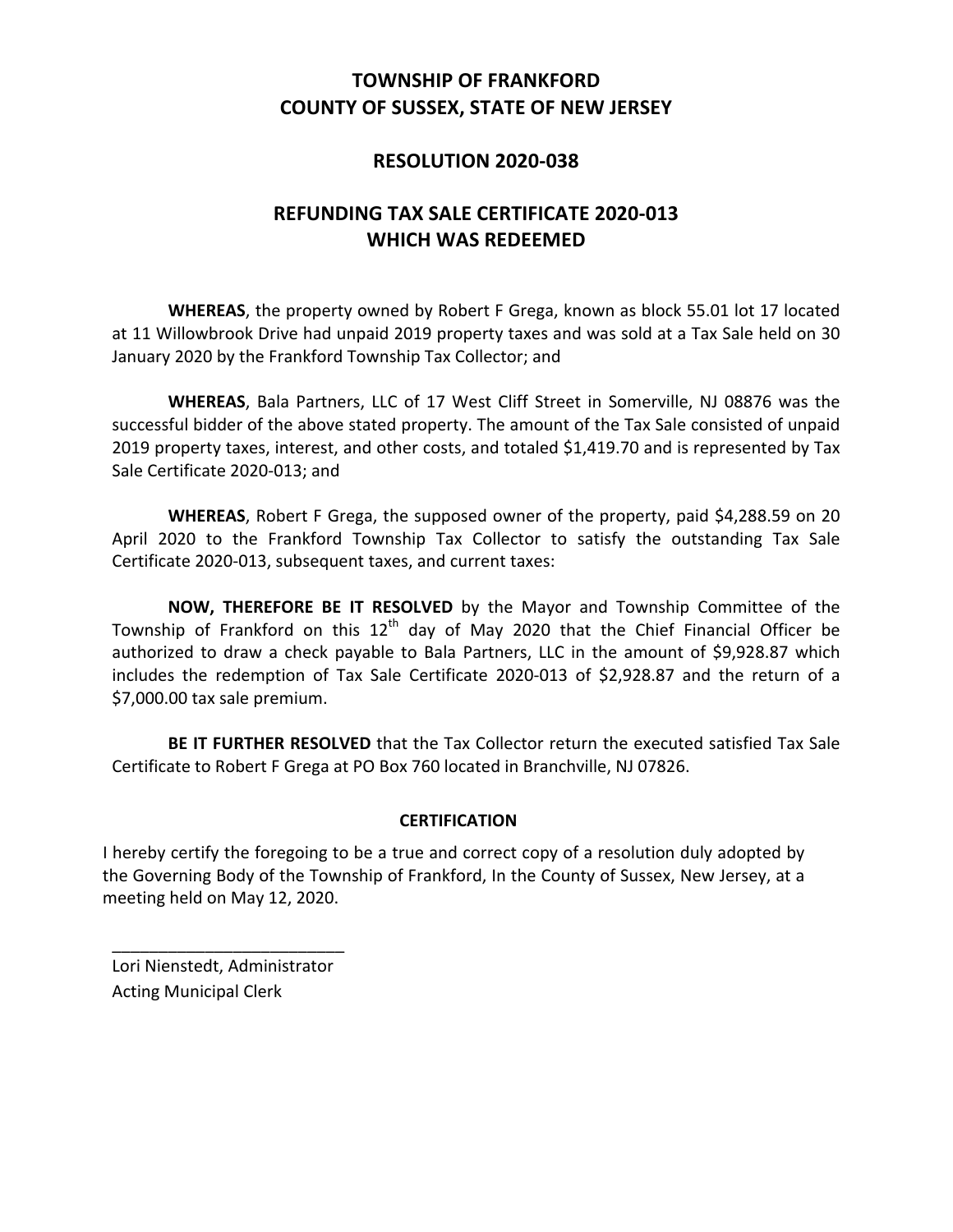## **SUSSEX COUNTY, NEW JERSEY FRANKFORD TOWNSHIP**

#### **RESOLUTION 2020-039**

## **RESOLUTION TO CANCEL CAPITAL APPROPRIATION BALANCES OF COMPLETED PROJECTS PURSUANT TO N.J.S.A. 5:30-4.1 ET. SEQ.**

**WHEREAS,** Certain General Capital Improvement Appropriation balances remain dedicated to projects now completed; and

unused debt authorization may be cancelled; **WHEREAS,** it is necessary to formally cancel said balances so that the unexpended balance and

**NOW, THEREFORE, BE IT RESOLVED,** by the Committee of the Township of Frankford that the following unexpended and dedicated balances of General Capital Appropriations be cancelled:

| <b>ORDINANCE</b> | <b>DATE</b> | <b>PROJECT</b>                       | <b>AMOUNT CANCELLED</b> |                |
|------------------|-------------|--------------------------------------|-------------------------|----------------|
| NO.              | AUTH.       | <b>DESCRIPTION</b>                   | <b>FUNDED</b>           | <b>UNFUNED</b> |
| 2019-07          | 05/14/19    | Purchase of Snow<br><b>Plows</b>     | \$1,724.00              |                |
| 2019-08          | 05/14/19    | Purchase of 2019<br><b>Ford F350</b> | \$5,431.50              |                |
| 2016-02          | 04/05/16    | Purchase of Three (3)<br>Dump Trucks |                         | \$140.22       |

## **CERTIFICATION**

I hereby certify the foregoing to be a true and correct copy of a resolution duly adopted by the Governing Body of the Township of Frankford, In the County of Sussex, New Jersey, at a meeting held on May 12, 2020.

> Lori Nienstedt, Administrator Acting Municipal Clerk

\_\_\_\_\_\_\_\_\_\_\_\_\_\_\_\_\_\_\_\_\_\_\_\_\_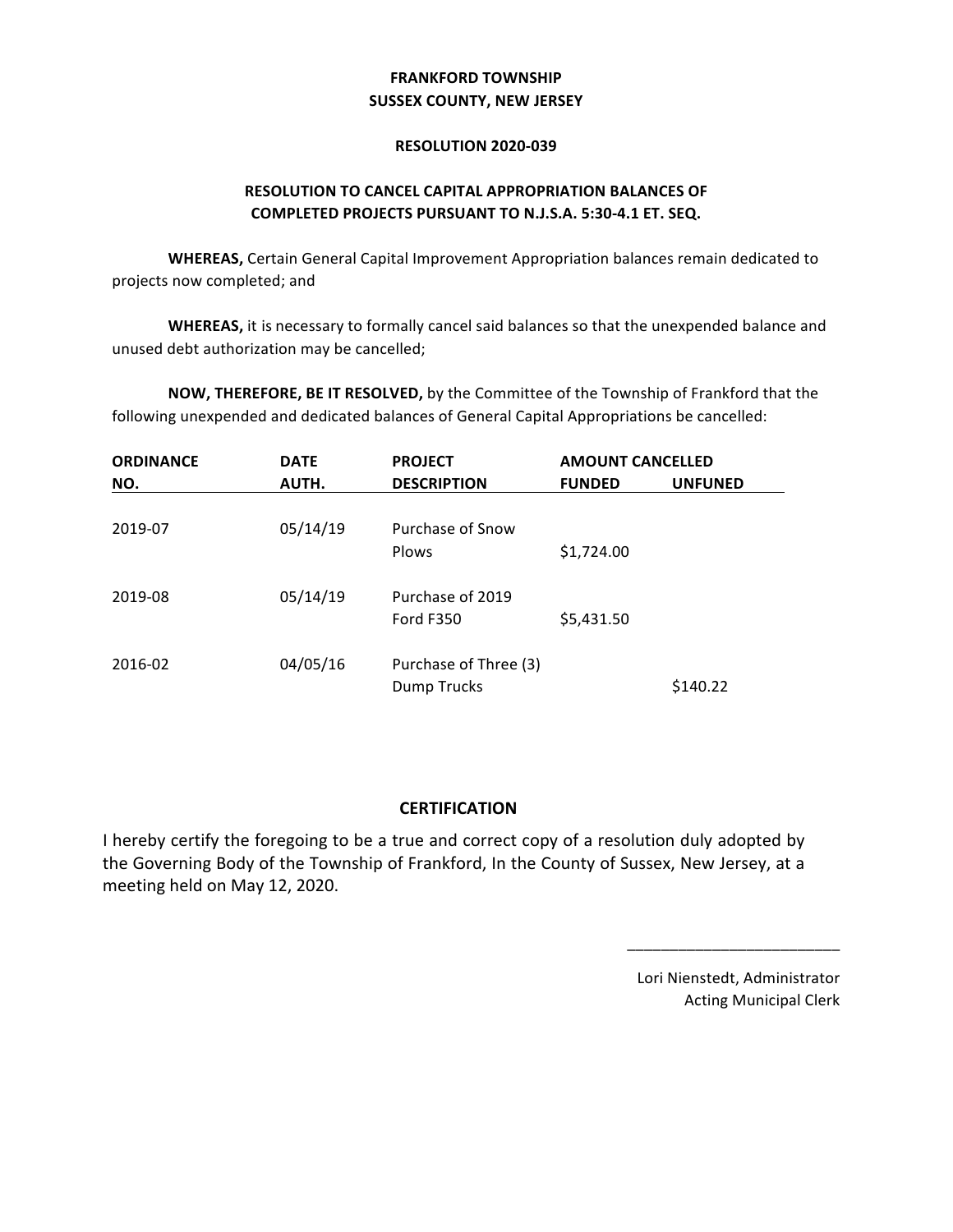# **COUNTY OF SUSSEX, STATE OF NEW JERSEY TOWNSHIP OF FRANKFORD**

# **RESOLUTION 2020 - 040**

# **Resolution for Preparation of Estimated Tax Bills**

WHEREAS, Governor Philip D Murphy has declared a state of emergency via Executive Order 103 in response to the COVID-19 outbreak, the Division of Local Government Services has recommended municipalities prepare to issue estimated property tax bills for 2020; and

WHEREAS, pursuant to Section 3 of P.L. 1994, c. 72 (C.54:4-66.3) provision is made for the issuance of estimated tax bills when the Governing Body has determined that there will be insufficient cash flow to support operations in late July 2020 unless third quarter revenue is received on time; and

 **WHEREAS**, the Tax Collector and the Chief Financial Officer have reviewed and computed an estimated tax levy in accordance with N.J.S.A. 54: 4-66.3: 

**NOW, THEREFORE BE IT RESOLVED** on this 12<sup>th</sup> day of May 2020 by the Mayor and Township Committee of the Township of Frankford hereby authorize that:

- 1. The Tax Collector is directed to prepare and issue estimated tax bills for the third quarter 2020, in accordance with the provisions of N.J.S.A. 54: 4-66.2et seq.
- 2. The entire estimated tax levy for 2020 is hereby set at \$19,573,611.55, with the estimated tax rate being \$2.665.
- 3. The Tax Collector is authorized to take any additional steps necessary to immediately implement this resolution.

## **CERTIFICATION**

I hereby certify the foregoing to be a true and correct copy of a resolution duly adopted by the Governing Body of the Township of Frankford, In the County of Sussex, New Jersey, at a meeting held on May 12, 2020.

> Lori Nienstedt, Administrator Acting Municipal Clerk

\_\_\_\_\_\_\_\_\_\_\_\_\_\_\_\_\_\_\_\_\_\_\_\_\_